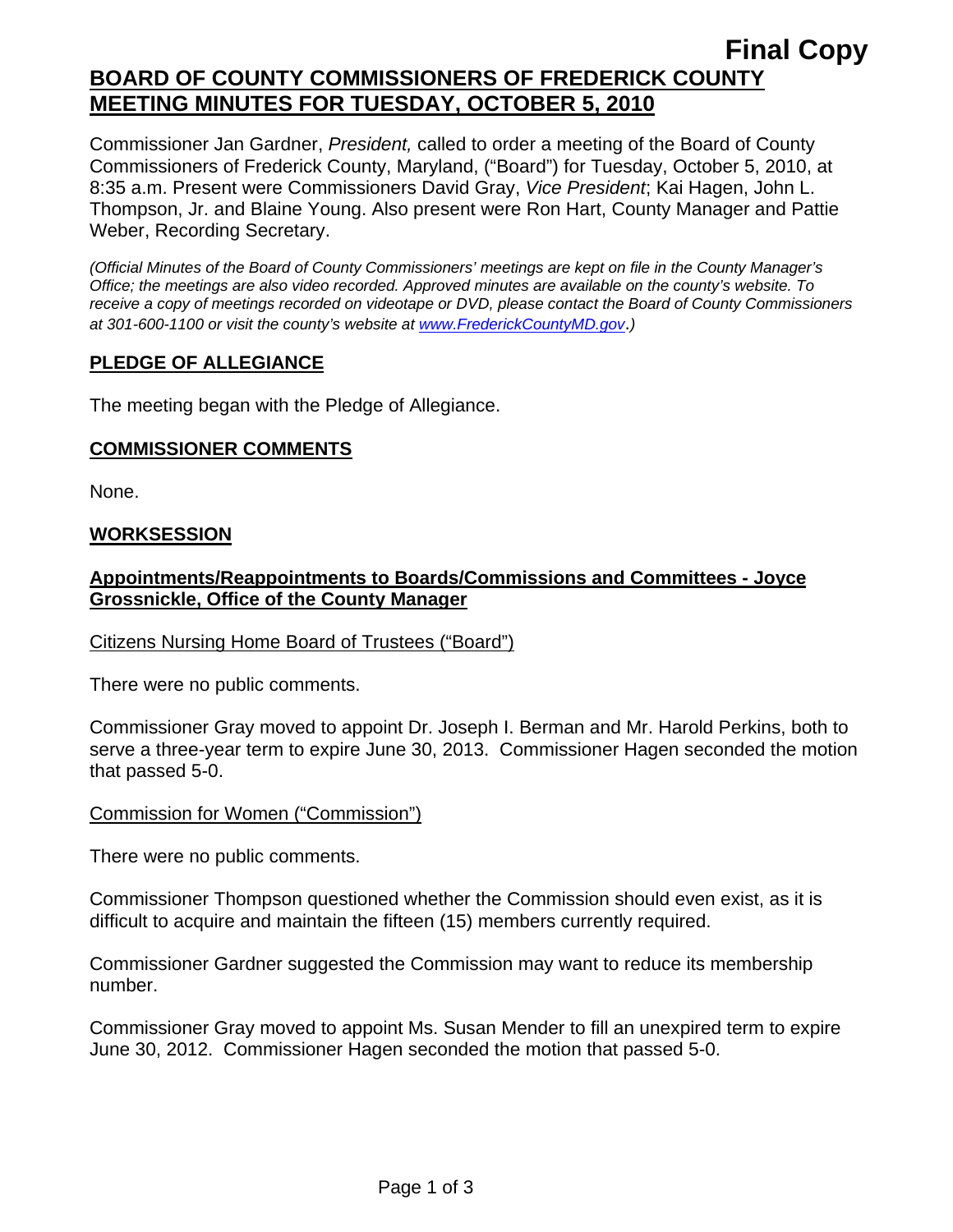# **Final Copy BOARD OF COUNTY COMMISSIONERS OF FREDERICK COUNTY MEETING MINUTES FOR TUESDAY, OCTOBER 5, 2010**

Interagency Internal Audit Authority ("IIAA")

There were no public comments.

Commissioner Hagen moved to appoint Mr. Allen B. Joseph to fill an unexpired term to expire April 16, 2014. Commissioner Young seconded the motion that passed 5-0.

#### Parks and Recreation Commission ("Commission")

There were no public comments.

Commissioner Hagen moved to appoint Mr. Robert Dinterman to fill an unexpired four-year term to expire June 30, 2014. Commissioner Young seconded the motion that passed 5-0.

#### **Contractor's Report on Findings Related to Wage and Benefit Restructuring for New Hires at Citizens Care and Rehabilitation Center (CCRC) and Montevue Home and Discussion of the Consultant Transition into New Facility – Nicole Bohrer, CCRC, Diane Grove, Montevue Home; Lisa Wilt, LW Consulting and Jerry Miller, Citizens Nursing Home Board of Trustees**

Ms. Wilt presented a wage and benefit analysis to develop and ultimately implement a new wage and benefit structure for future new hires at CCRC and Montevue Home.

There were no public comments.

Commissioner Gardner noted that there were two items to consider; the conceptual approval to move forward with the wage and benefit restructuring of new employees and approval for the Citizens Nursing Home Board of Trustees to engage a consultant to assist in the transition process to the new facility.

Commissioner Young moved to grant conceptual approval to move forward with the wage and benefit structure. Commissioner Hagen seconded the motion that passed 5-0.

Commission Hagen moved to grant conceptual approval for the Citizens Nursing Home Board of Trustees to move forward in the process of contracting a consultant to assist with the transition. Commissioner Gray seconded the motion that passed 5-0.

## **Zoning Text Amendment for Floodplain, Commercial and Business Schools, Public and Private Schools and Boarding Stables – Mark Depo and Larry Smith, Planning Division**

Mr. Smith presented the proposed floodplain changes. Mr. Depo presented the proposed changes to land use/zoning districts for schools and board stables.

There were no public comments.